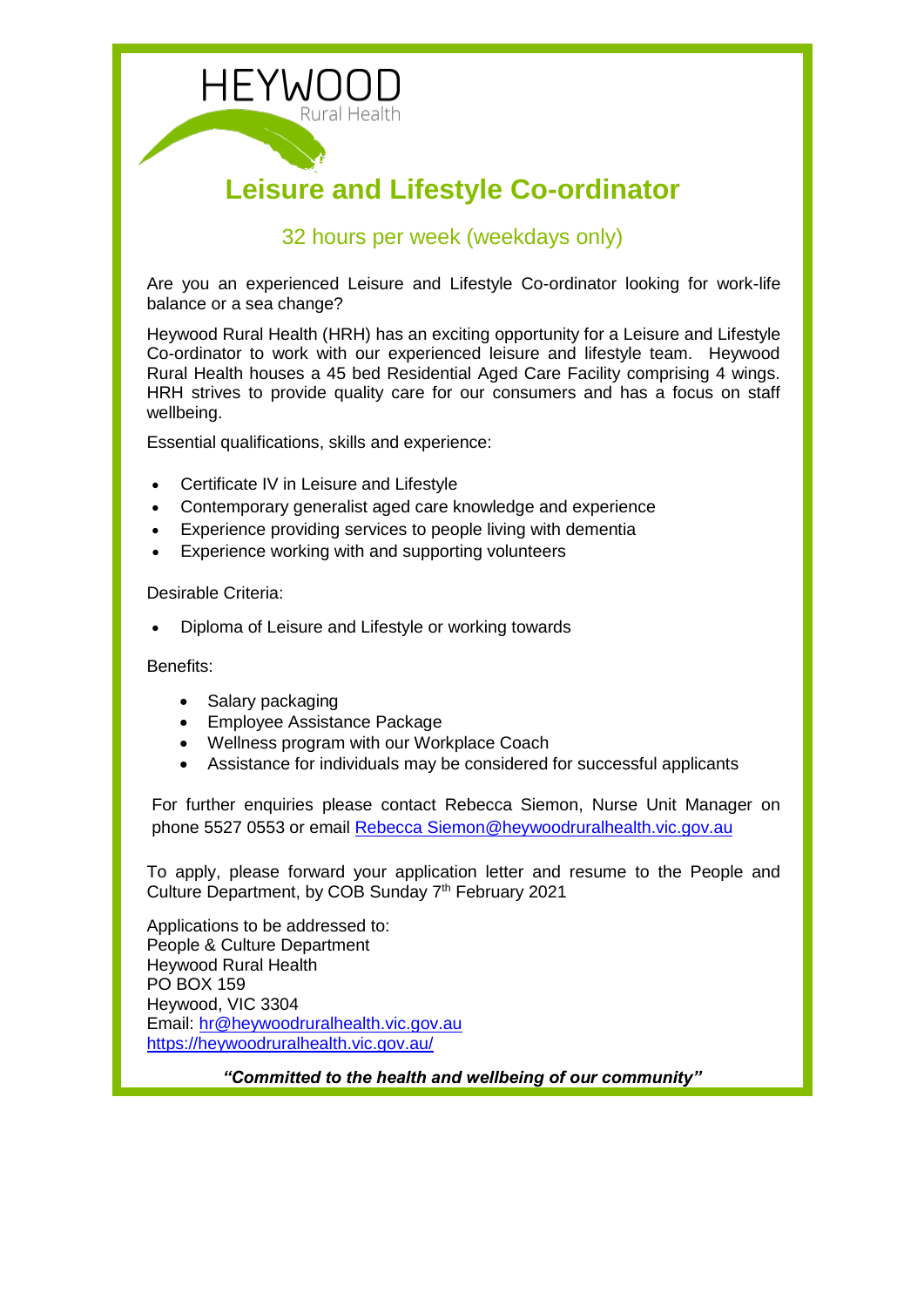

| <b>Position:</b>               | Leisure and Lifestyle Coordinator |
|--------------------------------|-----------------------------------|
| <b>Reports To:</b>             | <b>Nurse Unit Manager</b>         |
| Award:                         | <b>Health and Allied Award</b>    |
| <b>Minimum Qualifications:</b> |                                   |

Certificate 4 in Leisure and lifestyle or equivalent experience in similar role Minimum 5 years post qualification experience in Leisure and lifestyle role desirable Must meet and maintain criteria for full membership of the Diversional Therapy Association of Australia

The successful applicant requires understanding and leadership qualities in diversional therapy, timemanagement, lifestyle planning, and person-centered care in addition to an understanding of issues for people living with depression, dementia, and complex care needs and aged care

### **Our Vision**

Heywood Rural Health is committed to the health and wellbeing of our community.

### **Our Values**

*Respect*

- We make mutual respect the basis of all interactions
- We respect diversity and respect the dignity of each person
- We embrace the differences in people and perspectives

### *Responsiveness*

- We take actions and opportunities to create results
- We provide services that are person centered and focused on outcomes
- We keep our commitments and promises

#### *Care*

- We care about the people and the community within which we work and live
- We care about our colleagues and ourselves
- We support people to develop and build on their strengths

### *Integrity*

- We up hold our professional ethic at all times
- We are honest and fulfil our commitments
- We are accountable for our actions

### **PRIMARY OBJECTIVES:**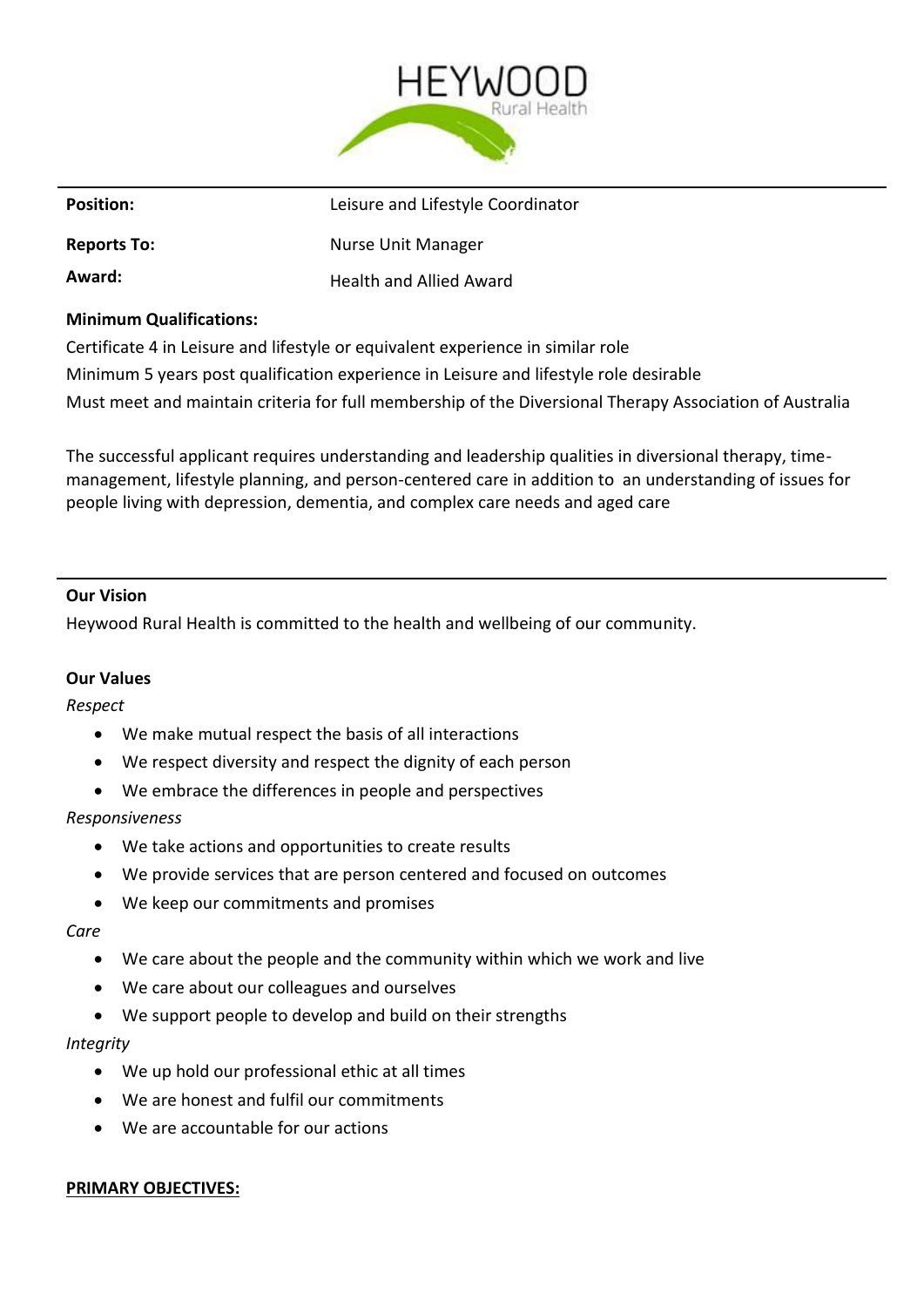- Coordinate, manage and maintain an effective comprehensive consumer- centered Leisure and Lifestyle program for residents ( both permanent and respite) to meet relevant accreditation and funding requirements
- Provide a creative dynamic, productive and safe working environment, by providing direction and leadership, managing performance, providing training and development opportunities and developing and implementing innovative safe and effective work practices.

## **DUTIES AND RESPONSIBILITIES:**

- 1. Develop a Lifestyle program for residents by:
	- $\circ$  planning and organising suitable group and individualised activities that are designed to maintain and improve the quality of life for residents across the facility
	- $\circ$  coordinating activities that cater to the individual social, religious and cultural needs of residents that meet the desired outcomes for the program
	- $\circ$  responsible for service planning and development of the leisure and lifestyle program in consultation with the Nurse Unit Manager.
- 2. Review the Lifestyle program by:
	- o assessing program outcomes
	- o evaluating resident needs
	- $\circ$  ensuring the program is delivered in accordance with contemporary practice
	- o identifying and implementing program changes as required
- 3. General first line supervision of Lifestyle Assistants including delegation of tasks and developing and maintaining teamwork and communicating effectively with all staff, member and carers.
- 4. Ensure the labour productivity of the department by effective rostering, monitoring skill mixes and workloads, monitoring labour costs (penalties, overtime, absenteeism) and taking corrective action.
- 5. Develop volunteer support for the leisure and lifestyle program and provide oversight, guidance and support as the key contact for volunteers involved in the delivery of the Lifestyle program
- 6. Maintain accurate documentation of activities
- 7. Evaluate individual program plans and individual resident plans
- 8. Assist with the implementation of the facility's Lifestyle program in collaboration with Lifestyle Assistants and volunteers
- 9. Liaise with the Nurse Unit Manager regarding the purchase and maintenance of activity equipment and other resource needs of the Lifestyle program
- 10. Perform work in a legal and ethical framework, complying with OHS requirements which supports the rights and interests of residents by:
	- o following appropriate reporting mechanisms to meet duty of care requirements
	- o reporting all changes in health status to the Nurse Unit Manager or their delegate
	- o directing all enquiries regarding care plan to the Nurse Unit Manager or their delegate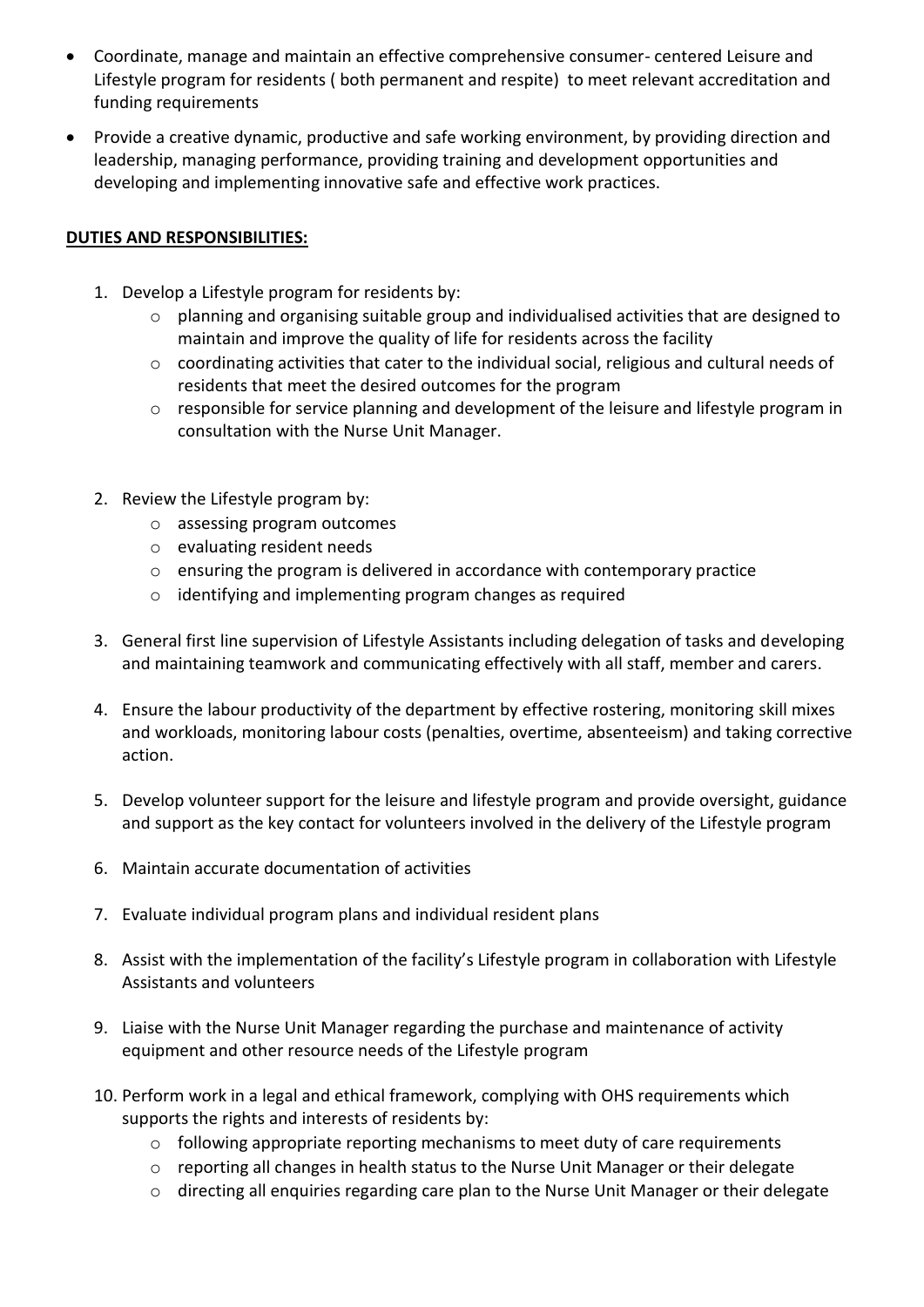- 11. Provide appropriate support in the orientation of new employees including acting in the role of "buddy" to new employees as delegated
- 12. Responsible for providing quality leadership within the Leisure and Lifestyle function by:
	- a. Participating in The Heywood Rural Health Quality Management System and commitment to processes of continuous improvement activities, including auditing, surveys and needs analysis
	- b. Maintaining a safe work environment
- 13. Other duties as directed by the Nurse Unit Manager, commensurate with classification and training

## **Occupational Health and Safety Responsibilities**

All Heywood Rural Health employees share responsibility for occupational health and safety, (OH&S) with specific responsibilities and accountabilities allocated to positions within the organisational structure. Any employee who fails to meet his/her obligations concerning health and safety may, depending on the circumstances, face disciplinary action up to, and including, dismissal.

Employees have a responsibility to comply with all relevant HRH OH&S management system Policies, Procedures and programs. This includes the HRH Injury Management Program.

Employees have a responsibility to take all reasonable care to prevent incident or injury to themselves or to others in the workplace. Employees are expected to learn and follow approved standards and Procedures that apply to their activities and check with their Manager when they have any doubts concerning potential hazards.

Employees have a responsibility for:

- **Looking after their own health and safety and those of others in the workplace;**
- Follow safe work practices and use personal protective equipment as required;
- Participate in OH&S consultation and OH&S training initiatives;
- Report any accidents, incidents, injuries "near misses", safety hazards and dangerous occurrences, assist with any investigations and the identification of corrective actions;
- Cooperate with managers and supervisors so that they can meet their OH&S responsibilities;
- Don't wilfully interfere with or misuse anything provided in the interest of health and safety or wilfully put anyone at risk;
- Performing only those tasks for which they have received appropriate training and instruction;
- Ensuring that they understand and comply with those responsibilities which apply to them while performing their duties at the workplace;
- Participate in emergency evacuation exercises.

## **INHERENT PHYSICAL REQUIREMENTS:**

Heywood Rural Health has a duty of care to all staff. The purpose of this section is to ensure that you fully understand and are able to perform the inherent requirements of the role (with reasonable adjustments if required) and that you are not placed in an environment or given tasks that would result in risks to your safety or others. The role may require the following tasks from the section most relevant to your role among other things. Please ask of you require more information: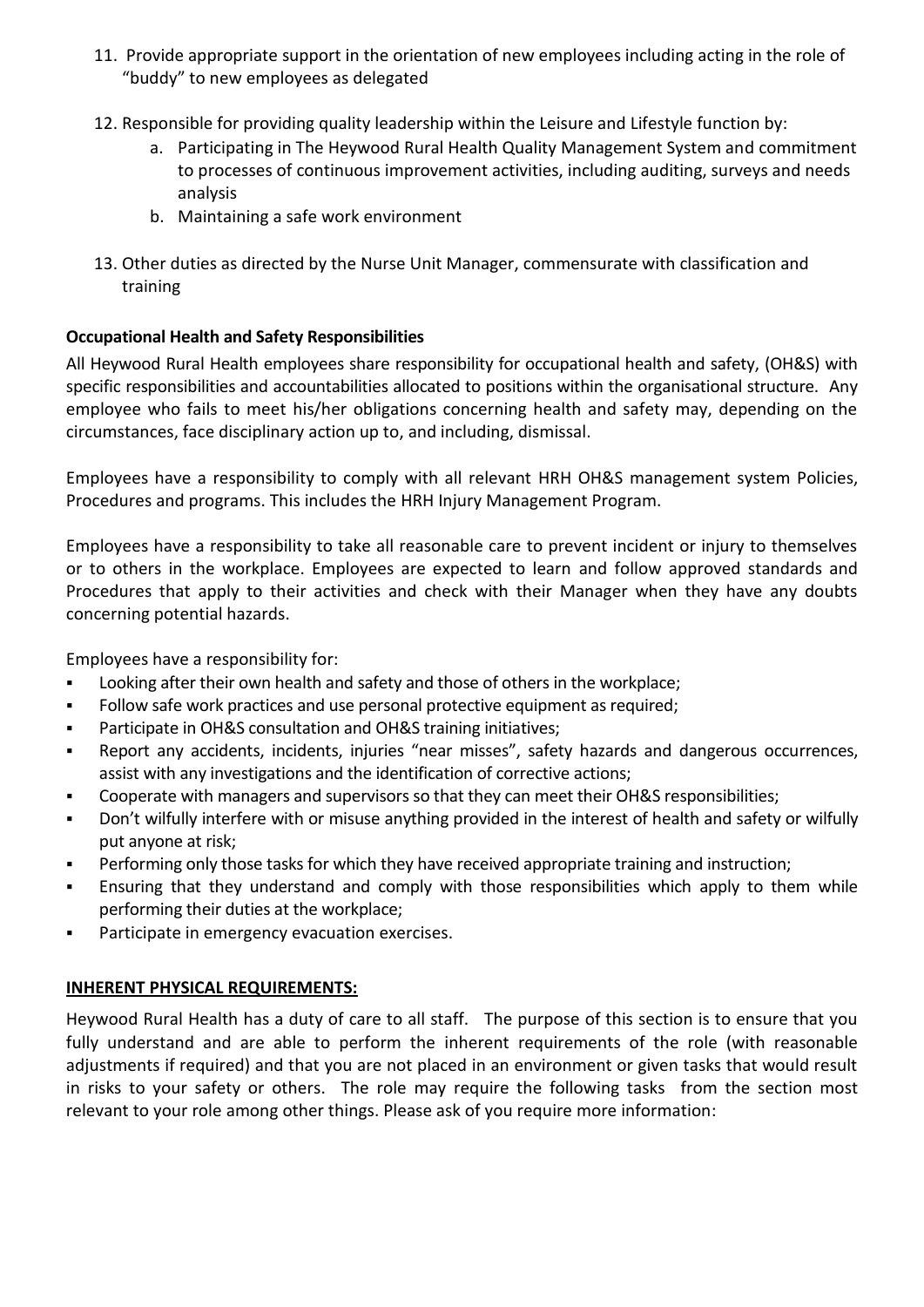| 1 Nursing / Patient Care Role | 2. Maintenance / Hotel Services           | <b>3 Clerical / Administration Role</b>     |
|-------------------------------|-------------------------------------------|---------------------------------------------|
| manual handling (pushing,     | <b>Staff Role</b>                         | sitting, standing, bending,                 |
| pulling equipment)            | generic maintenance work,                 | reaching, holding                           |
| general patient handling and  | working at heights                        | computer work, data entry<br>$\blacksquare$ |
| clinical nursing duties       | generic out door work /<br>$\blacksquare$ | general clerical at varying                 |
| sitting, standing, bending,   | pushing, pulling trolleys                 | levels,                                     |
| reaching, holding             | sitting, standing, bending,<br>٠          | use of personal protective<br>٠             |
| pushing pulling trolleys and  | reaching, holding                         | equipment                                   |
| equipment                     | computer work<br>٠                        | handling general waste<br>٠                 |
| general clerical,             | general clerical, computer<br>٠           | pushing and pulling trolleys /              |
| administration work,          | and some admin work                       | filing,                                     |
| computer work                 | use of personal protective<br>٠           | shift work in some roles<br>$\blacksquare$  |
| use of personal protective    | equipment and handling                    |                                             |
| equipment and handling        | handling general and or<br>٠              |                                             |
| handling general and          | infectious waste,                         |                                             |
| infectious waste,             | shift work in some roles<br>٠             |                                             |
| shift work in most roles      |                                           |                                             |

## **Other Requirements**

- Current police check is required for this role
- Clean Australian Driver's license and ability to drive a small manual bus.
- Some after-hours work is a requirement of this role

### **Note to all employees**

- You must work within the policies, procedures and guidelines of HRH
- You must demonstrate and understand the application of Accreditation Standards to ensure compliance with applicable regulatory bodies is maintained
- You must demonstrate respect for individual's values, customs and spiritual beliefs to ensure patient / resident care is effective and culturally appropriate
- You must demonstrate commitment to person-centred care, and evidence-based best practice standards within scope of practice
- You must participate in the HRH integrated risk management and quality improvement systems by being aware of responsibilities to identify, minimise and manage risks and identifying opportunities for continuous improvement in your workplace through communication and consultation with managers and colleagues.
- You must ensure that the affairs of HRH, its patients, clients and staff remain strictly confidential and are not divulged to any third party except where required for clinical reasons or by law. Such confidentiality shall extend to the commercial and financial interests and activities of HRH.
- Statements included in this Position Description are intended to reflect in general the duties and responsibilities of this position and are not to be interpreted as being all inclusive.
- Management may alter this Position Description if and when the need arises. Any such changes will be made in consultation with the affected employee(s).
- A Performance Review will occur within six (6) weeks of commencement, then annually taking account of the key roles and responsibilities outlined in this Position Description. In addition to reviewing performance (individual and work team), the annual meeting provides an opportunity